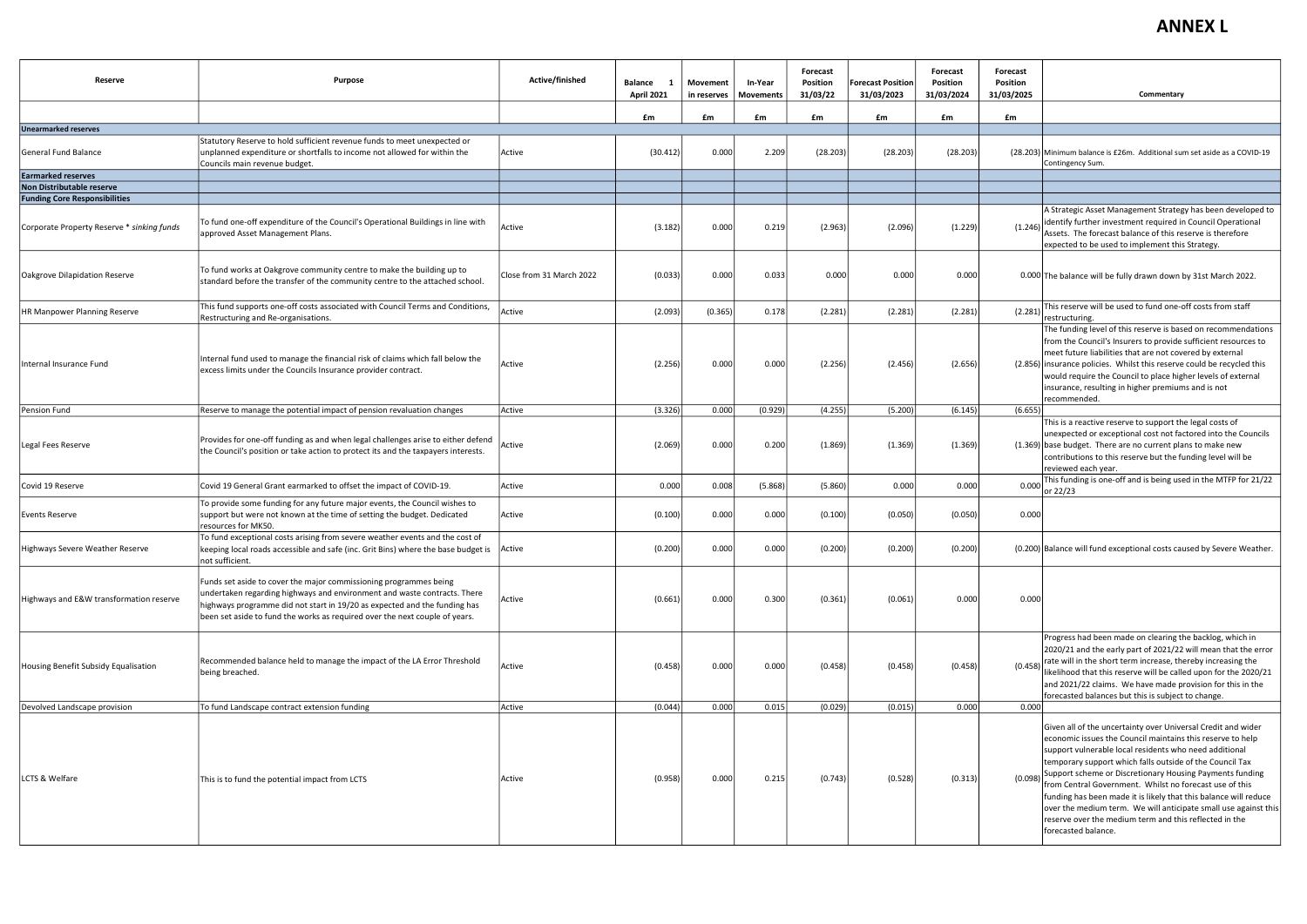| Reserve                                                       | <b>Purpose</b>                                                                                                                                                                                                                   | Active/finished          | <b>Balance</b><br>- 1<br>April 2021 | Movement<br>in reserves | In-Year<br>Movements | Forecast<br><b>Position</b><br>31/03/22 | <b>Forecast Position</b><br>31/03/2023 | Forecast<br>Position<br>31/03/2024 | Forecast<br><b>Position</b><br>31/03/2025<br>Commentary                                                                                                                                                |
|---------------------------------------------------------------|----------------------------------------------------------------------------------------------------------------------------------------------------------------------------------------------------------------------------------|--------------------------|-------------------------------------|-------------------------|----------------------|-----------------------------------------|----------------------------------------|------------------------------------|--------------------------------------------------------------------------------------------------------------------------------------------------------------------------------------------------------|
|                                                               |                                                                                                                                                                                                                                  |                          | £m                                  | £m                      | £m                   | £m                                      | £m                                     | £m                                 | £m                                                                                                                                                                                                     |
| Overpayments and Welfare Reform                               | Balance held to fund unexpected and unbudgeted impacts from welfare reform<br>and address the financial risks from non-collection of HB overpayments.                                                                            | Active                   | (0.342)                             | 0.000                   | 0.040                | (0.302)                                 | (0.262)                                | (0.222)                            | The timing over the draw down on this reserve is not easy to<br>(0.182)<br>predict due to the delays to the roll out of UC and reductions in                                                           |
| MKC R&B Reserve                                               | To fund any unexpected pressures in 21/22 in Revenue & Benefits as the<br>partnership with the new unitaries is established                                                                                                      | Close from 31 March 2022 | (0.172)                             | 0.172                   | 0.000                | 0.000                                   | 0.000                                  | 0.000                              | 0.000 The balance will be fully drawn down by 31st March 2022.                                                                                                                                         |
| Shared Service Investment Fund                                | To fund uncertainty regarding the operational costs and resilience following the<br>move to the Lead Authority model (post LGSS) and new ways of working become Active<br>embedded.                                              |                          | (0.392)                             | 0.000                   | 0.000                | (0.392)                                 | (0.392)                                | (0.392)                            | (0.392)                                                                                                                                                                                                |
| Local Government Reorganisation Debt Reserv                   | Reserve used to smooth the impact of MRP from the re-organisation of local<br>government historic debt.                                                                                                                          | Close from 31 March 2022 | (2.099)                             | 0.000                   | 2.099                | 0.000                                   | 0.000                                  | 0.000                              | 0.000 The balance will be fully drawn down by 31st March 2022.                                                                                                                                         |
| <b>Delivering Transformation and Change</b>                   |                                                                                                                                                                                                                                  |                          |                                     |                         |                      |                                         |                                        |                                    |                                                                                                                                                                                                        |
| Strategic Development Fund                                    | Funds one off costs from new initiatives to enable the Council to realise cost<br>savings, grow income or both. Releases are subject to the provision of a<br>satisfactory business case.                                        | Active                   | (1.530)                             | (1.702)                 | 0.638                | (2.595)                                 | (2.595)                                | (2.595)                            | This reserve will be fully used over the MTFP period and the<br>(2.595) forecast updated once a clearer view on the costs of<br>transformation delivery are known.                                     |
| Customer Service and Digital                                  | Funding set aside as part of the Customer Services Transformation programme<br>to provide analysis and programme management to achieve the savings targets.                                                                      | Active                   | (1.183)                             | 0.898                   | 0.285                | 0.000                                   | 0.000                                  | 0.000                              | 0.000                                                                                                                                                                                                  |
| Office 365 Implementation                                     | To implement Office 365                                                                                                                                                                                                          | Close from 31 March 2022 | (0.230)                             | 0.000                   | 0.230                | 0.000                                   | 0.000                                  | 0.000                              | 0.000 The balance will be fully drawn down by 31st March 2022.                                                                                                                                         |
| Housing Systems Service review                                | To fund a Housing Systems Review and improvement project which includes<br>Northgate and a number of alternative systems that are currently being used, in<br>part as a result of Northgate not currently meeting service needs. | Close from 31 March 2023 | (0.100)                             | 0.000                   | 0.000                | (0.100)                                 | 0.000                                  | 0.000                              | 0.000 The balance will be fully drawn down by 31st March 2023.                                                                                                                                         |
| Feasibility Fund                                              | This fund will be managed by the Corporate Programme Board to allocate to<br>potential pipeline projects that support the delivery of the Council Plan and key<br>priorities of the Council                                      | Active                   | (0.100)                             | 0.000                   | 0.050                | (0.050)                                 | 0.000                                  | 0.000                              | 0.000                                                                                                                                                                                                  |
| <b>Budget Management - Ring-fenced</b>                        |                                                                                                                                                                                                                                  |                          |                                     |                         |                      |                                         |                                        |                                    |                                                                                                                                                                                                        |
| Better Care Fund                                              | Balance of unspent ring-fenced grant funding held over for future investment in<br>services.                                                                                                                                     | Active                   | (0.655)                             | 0.000                   | 0.655                | 0.000                                   | 0.000                                  | 0.000                              | 0.000                                                                                                                                                                                                  |
| <b>Cyber Security Measures</b>                                | To fund Cyber security measures to reduce the risk of loss of data as the result of<br>a cyber attack                                                                                                                            | Close from 31 March 2023 | (0.200)                             | 0.000                   | 0.100                | (0.100)                                 | 0.000                                  | 0.000                              | 0.000 The balance will be fully drawn down by 31st March 2023.                                                                                                                                         |
| <b>Bereavement Reserve</b>                                    | This fund will be used to replace and extend the crematorium and cemetery<br>provision in MK as the borough continues to grow. This reserve is a sinking fund<br>to offset this pressure.                                        | Active                   | (3.150)                             | 0.000                   | (1.000)              | (4.150)                                 | (5.150)                                | (6.150)                            | (7.150)                                                                                                                                                                                                |
| <b>Parking Reserve</b>                                        | Ring Fenced Trading Account to hold surplus funds not yet deployed in respect of<br>On Street Parking or other related activities.                                                                                               | Active                   | (0.273)                             | 0.000                   | 0.250                | (0.023)                                 | (0.023)                                | (0.023)                            | (0.023)                                                                                                                                                                                                |
| <b>Public Health</b>                                          | Balance of unspent ring-fenced grant funding held over for future investment in<br>services.                                                                                                                                     | Active                   | (2.379)                             | 0.000                   | 0.355                | (2.023)                                 | (1.552)                                | (0.971)                            | (0.580)                                                                                                                                                                                                |
| <b>3rd Party Funds</b>                                        |                                                                                                                                                                                                                                  |                          |                                     |                         |                      |                                         |                                        |                                    |                                                                                                                                                                                                        |
| <b>LGSS Reserve</b>                                           | Balance of surplus funds held on behalf of the LGSS Partnership managed under<br>a Joint Committee delegated arrangement.                                                                                                        | Active                   | (0.893)                             | (0.172)                 | 0.481                | (0.584)                                 | (0.000)                                | (0.000)                            | (0.000)                                                                                                                                                                                                |
| <b>Collection Fund Cashflow Reserve</b>                       | Reserve maintained to deal with the volatility of business rates income as a<br>result of unexpected changes to income from appeals and potential future<br>changes to the system by government.                                 | Active                   | (15.283)                            | 0.000                   | 3.733                | (11.550)                                | (8.860)                                | (7.170)                            | This reserve is not available as this is held to manage timing<br>(7.170) differences between the Collection Fund and General Fund.                                                                    |
| Health Funding for CSC External Placements                    | Earmarked funding from Health for placements for 3 children                                                                                                                                                                      | Close from 31 March 2023 | (1.600)                             | 0.000                   | 0.500                | (1.100)                                 | 0.000                                  | 0.000                              | 0.000 The balance will be fully drawn down by 31st March 2023.                                                                                                                                         |
| Social Care grant reserve (earmarked in MTFP)                 | Social care grant used to fund the pressure on the Better Care Fund earmarked in<br>MTFP.                                                                                                                                        | Close from 31 March 2023 | (3.489)                             | 0.000                   | 1.889                | (1.600)                                 | 0.000                                  | 0.000                              | 0.000 The balance will be fully drawn down by 31st March 2023.                                                                                                                                         |
| LD Pooled Budget Reserve                                      | To fund one additional joint commissioning post specifically for the Learning<br>Disability Service to manage increased workload in relation to transforming care Active<br>and manage service provision                         |                          | (0.048)                             | 0.000                   | 0.000                | (0.048)                                 | (0.048)                                | (0.048)                            | (0.048)                                                                                                                                                                                                |
| Broadband Delivery UK project.                                | For MKC salary and contribution to Central Beds project management fees for<br>City Fibre and BDUK broadband.                                                                                                                    | Close from 31 March 2024 | (0.068)                             | 0.000                   | 0.023                | (0.045)                                 | (0.023)                                | 0.000                              | This reserve is held as a risk contingency associated with the<br>0.000 delivery of the BDUK contracts (currently contract 2, with a 3rd<br>approved).                                                 |
| <b>SALIX Reserve</b>                                          | Government funding held for future investment in energy related projects. Once<br>all viable projects have been completed the funding must be returned to the<br>government under the terms of the agreement.                    | Active                   | (0.250)                             | 0.000                   | 0.250                | 0.000                                   | 0.000                                  | 0.000                              | 0.000 The repayment to SALIX has taken place during 2021/22                                                                                                                                            |
| Schools Balances                                              | Balances of net funds held on behalf of schools. Under the current policy these<br>funds belong to the schools and not the Council.                                                                                              | Active                   | (10.007)                            | 0.000                   | 3.063                | (6.944)                                 | 0.000                                  | 0.000                              | The schools balances hold the balances of the maintained<br>schools as they are consolidated and are part of the MKC<br>0.000<br>accounts. This is not our money and is fully delegated to<br>schools. |
| <b>Tariff Management</b><br>One-off Costs of the HCA Transfer | Potential clawback and financial reporting system requirements.                                                                                                                                                                  | Active                   | (0.283)                             | 0.000                   | 0.028                | (0.255)                                 | (0.226)                                | (0.198)                            | (0.170)                                                                                                                                                                                                |
| <b>Tariff Reserve</b>                                         | Funding set aside to manage the potential financial cost to the Council under the<br>Risk Sharing Agreement. This is reviewed on annual basis and if further<br>contributions are required these will be added into the reserve. | Active                   | (5.761)                             | 0.000                   | (0.580)              | (6.341)                                 | (6.341)                                | (6.341)                            | The reserve will remain in place until the required tariff<br>$(6.341)$ contributions to meet the infrastructure costs have been<br>received                                                           |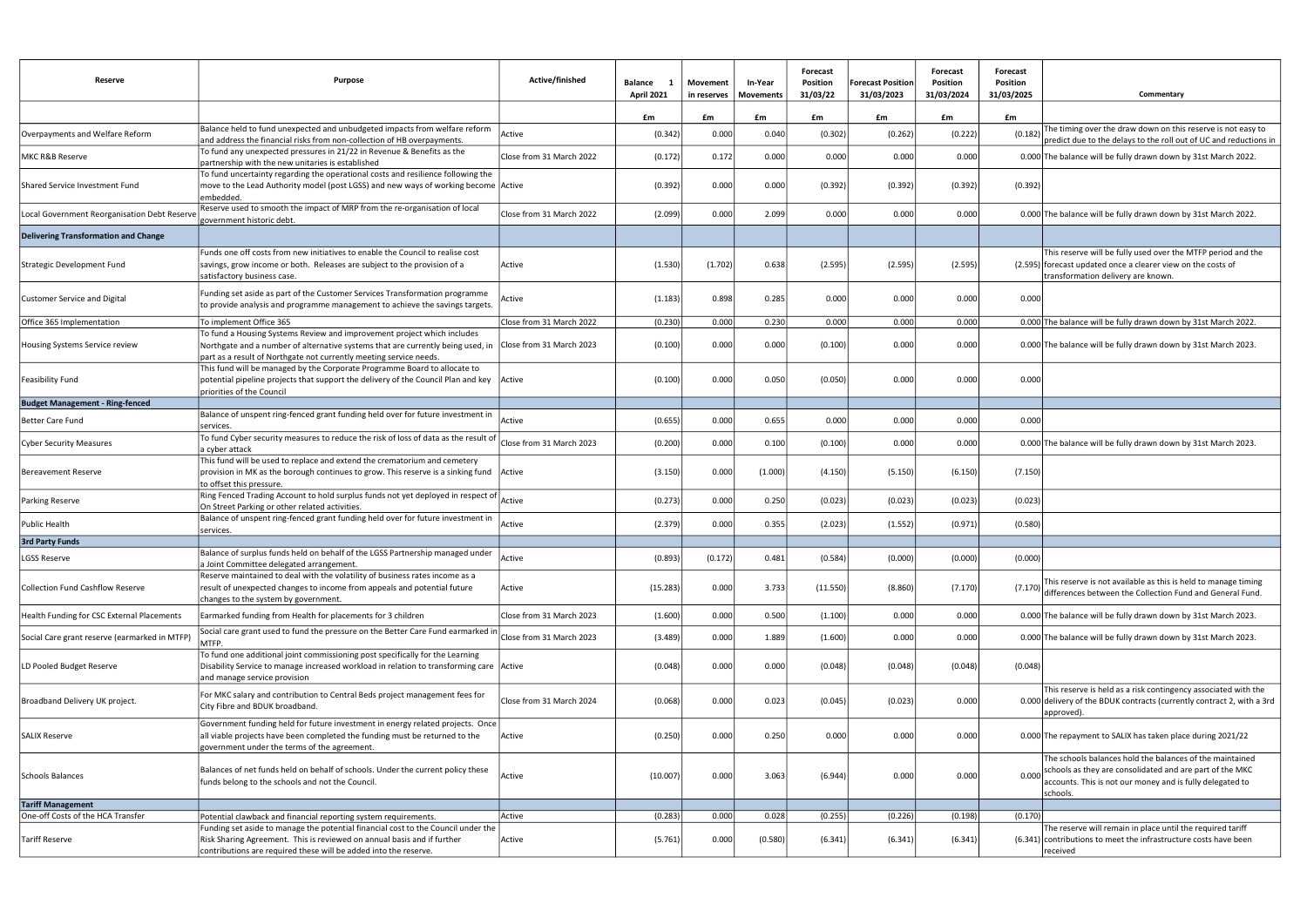| Reserve                                           | <b>Purpose</b>                                                                                                                                                                                                                                                                                                                                                                                                                                            | Active/finished          | Balance<br>- 1<br>April 2021 | Movement<br>in reserves | In-Year<br>Movements | Forecast<br><b>Position</b><br>31/03/22 | <b>Forecast Position</b><br>31/03/2023 | Forecast<br>Position<br>31/03/2024 | Forecast<br><b>Position</b><br>31/03/2025 | Commentary                                                                                                                                                                                        |
|---------------------------------------------------|-----------------------------------------------------------------------------------------------------------------------------------------------------------------------------------------------------------------------------------------------------------------------------------------------------------------------------------------------------------------------------------------------------------------------------------------------------------|--------------------------|------------------------------|-------------------------|----------------------|-----------------------------------------|----------------------------------------|------------------------------------|-------------------------------------------|---------------------------------------------------------------------------------------------------------------------------------------------------------------------------------------------------|
|                                                   |                                                                                                                                                                                                                                                                                                                                                                                                                                                           |                          | £m                           | £m                      | £m                   | £m                                      | £m                                     | £m                                 | £m                                        |                                                                                                                                                                                                   |
| <b>Delivering Capital Programme - GF</b>          |                                                                                                                                                                                                                                                                                                                                                                                                                                                           |                          |                              |                         |                      |                                         |                                        |                                    |                                           |                                                                                                                                                                                                   |
| Capital Reserve - GF                              | GF revenue contributions held to finance the current capital programme.                                                                                                                                                                                                                                                                                                                                                                                   | Active                   | (12.461)                     | (1.509)                 | 4.094                | (9.875)                                 | (7.611)                                | (6.354)                            | (4.488)                                   | Funding is for specific projects allocated within the current<br>capital programme.                                                                                                               |
| Infrastructure Reserve                            | Revenue contributions held to finance the prior year, current and future<br>borrowing costs of highways investment in the local network.                                                                                                                                                                                                                                                                                                                  | Active                   | (17.474)                     | 0.000                   | 0.956                | (16.518)                                | (15.441)                               | (14.266)                           |                                           | This reserve will remaining in use for the term of the borrowing<br>$(13.038)$ Borrowing terms vary depending on the asset expenditure, but<br>the current programme of work continues until 2038 |
| New Homes Bonus                                   | NHB funding which is allocated within the capital programme together and<br>specific revenue one-off items.                                                                                                                                                                                                                                                                                                                                               | Active                   | (3.888)                      | 1.509                   | 1.609                | (0.770)                                 | (0.176)                                | (0.176)                            | (0.176)                                   |                                                                                                                                                                                                   |
| Planning Gain Reserve (S106)                      | Balance of S106 funds held to be invested in a range of different infrastructure<br>schemes linked to the relevant development agreement.                                                                                                                                                                                                                                                                                                                 | Active                   | (1.502)                      | 0.000                   | 0.000                | (1.502)                                 | (1.502)                                | (1.502)                            | (1.502)                                   |                                                                                                                                                                                                   |
| <b>Waste Cashflow Reserve</b>                     | Equalisation Reserve to manage the timing differences of debt financing costs<br>associated with the new Residual Waste Treatment Facility (RWTF).                                                                                                                                                                                                                                                                                                        | Active                   | (1.786)                      | 0.000                   | 0.893                | (0.893)                                 | (0.000)                                | (0.000)                            |                                           | (0.000) The borrowing of the RWTF continues until 2042                                                                                                                                            |
| Covid 19 earmarked one-off reserve                |                                                                                                                                                                                                                                                                                                                                                                                                                                                           |                          |                              |                         |                      |                                         |                                        |                                    |                                           |                                                                                                                                                                                                   |
|                                                   | To fund our share of the 20/21 deficit in the NNDR collection fund which is<br>payable over the next three years. The deficit was caused by Government giving<br>Covid 19 Expanded Retail Relief cashflow Reservenhanced business rates relief to the retail, hospitality and leisure sector after<br>our budget was set. As compensation for this additional relief Government paid<br>local authorities s31 grant which was used to create the reserve. | Active                   | (44.404)                     | 0.000                   | 21.924               | (22.480)                                | (2.740)                                | 0.000                              | 0.000                                     |                                                                                                                                                                                                   |
| <b>TOTAL EARMARKED NON DISTRIBUTABLE RESERVES</b> |                                                                                                                                                                                                                                                                                                                                                                                                                                                           |                          | (147.382)                    | (1.162)                 | 36.928               | (111.616)                               | (67.656)                               | (61.109)                           | (59.017)                                  |                                                                                                                                                                                                   |
| Earmarked reserves<br>Distributable reserve       |                                                                                                                                                                                                                                                                                                                                                                                                                                                           |                          |                              |                         |                      |                                         |                                        |                                    |                                           |                                                                                                                                                                                                   |
| <b>GF Temporary Earmarked Reserves</b>            |                                                                                                                                                                                                                                                                                                                                                                                                                                                           |                          |                              |                         |                      |                                         |                                        |                                    |                                           |                                                                                                                                                                                                   |
| <b>Adult Social Care Residency Cases</b>          | To fund care packages were there has been a dispute regarding the ordinary<br>resident of the service user, resulting in backdated payments to other<br>authorities.                                                                                                                                                                                                                                                                                      | Close from 31 March 2022 | (0.200)                      | 0.000                   | 0.200                | 0.000                                   | 0.000                                  | 0.000                              |                                           | 0.000 The balance will be fully drawn down by 31st March 2022.                                                                                                                                    |
| <b>Bradwell Abbey</b>                             | Funding set aside for repairs to Bradwell Abbey.                                                                                                                                                                                                                                                                                                                                                                                                          | Close from 31 March 2022 | (0.012)                      | 0.000                   | 0.012                | 0.000                                   | 0.000                                  | 0.000                              |                                           | 0.000 The balance will be fully drawn down by 31st March 2022.                                                                                                                                    |
| Brexit                                            | The funding is being paid to councils under Section 31 of the Local Government<br>Act 2003. Whilst this funding is not ring-fenced, our expectation is that the<br>funding will be used to enhance capacity and capability within local authorities in<br>making preparations for exiting the European Union.                                                                                                                                             | Close from 31 March 2022 | (0.265)                      | 0.265                   | 0.000                | 0.000                                   | 0.000                                  | 0.000                              |                                           | 0.000 The balance will be fully drawn down by 31st March 2022.                                                                                                                                    |
| City Archives Project                             | MKC commitment to 3 external funding bids to deliver Archive projects.                                                                                                                                                                                                                                                                                                                                                                                    | Close from 31 March 2022 | (0.009)                      | 0.000                   | 0.009                | 0.000                                   | 0.000                                  | 0.000                              |                                           | Budget rollover from last year for a Heritage project that MKC<br>0.000 agreed to match funding for a 2-3 year project from the 18/19<br>budget                                                   |
|                                                   | Community & Cultural Services Review (CCSR)   Transitional funding for the community and cultural services review (CCSR)                                                                                                                                                                                                                                                                                                                                  | Close from 31 March 2022 | (0.060)                      | 0.000                   | 0.060                | 0.000                                   | 0.000                                  | 0.000                              | 0.000                                     | In 21/22 there is a indicative plan to use the last part of the<br>reserves and also reshape an area of the service.                                                                              |
| Conservation Areas                                | Funding to support the review of Conservation areas.                                                                                                                                                                                                                                                                                                                                                                                                      | Active                   | (0.013)                      | 0.000                   | 0.004                | (0.009)                                 | (0.005)                                | (0.001)                            | 0.000                                     |                                                                                                                                                                                                   |
| Heritage at Risk                                  | Requirement to engage professional expertise and contractors to address the<br>deterioration of the Council's historic structures. Currently we have several<br>examples where deterioration has reached such a level that without this<br>investment the costs that the Council would have to otherwise incur would be<br>far greater.                                                                                                                   | Active                   | (0.046)                      | 0.000                   | 0.003                | (0.043)                                 | (0.040)                                | (0.037)                            | (0.034)                                   |                                                                                                                                                                                                   |
| Independent Review of Flooding Incident           | An Independent Review of the Flooding Incident in May 2018 was requested in<br>June 2018 and commissioned, procured and agreed for delivery by November<br>2018. Approximately 33% of the work has been completed.                                                                                                                                                                                                                                        | Active                   | (0.051)                      | 0.000                   | 0.010                | (0.041)                                 | (0.031)                                | (0.021)                            | (0.011)                                   |                                                                                                                                                                                                   |
| Parish Partnership                                | Historically the PP scheme was revenue funded and there was a 2 year time span<br>for claimants. This time span slipped and in 18-19 those who had exceeded the<br>time limit were informed that they could no longer claim.                                                                                                                                                                                                                              | Close from 31 March 2022 | (0.049)                      | 0.000                   | 0.049                | 0.000                                   | 0.000                                  | 0.000                              |                                           | 0.000 The balance will be fully drawn down by 31st March 2022.                                                                                                                                    |
| Parks Improvement Funding                         | This funding is from HCLG and will be used to fund improvements at Emberton<br>Park.                                                                                                                                                                                                                                                                                                                                                                      | Close from 31 March 2022 | (0.001)                      | 0.001                   | 0.000                | 0.000                                   | 0.000                                  | 0.000                              |                                           | 0.000 The balance will be fully drawn down by 31st March 2022.                                                                                                                                    |
| <b>Planning Studies</b>                           | To fund Commercial Viability Study which, in turn, is to underpin the Central<br><b>Bletchley Prospectus</b>                                                                                                                                                                                                                                                                                                                                              | Close from 31 March 2022 | (0.034)                      | 0.000                   | 0.034                | 0.000                                   | 0.000                                  | 0.000                              | 0.000                                     | Urban Design staff time on projects in Bletchley & Midsummer<br>Boulevard.                                                                                                                        |
| Pocket Parks                                      | This funding is from the HCLG and was received late 2018/19. Projects will not<br>happen if the funding has to be returned to HCLG and MKC will fail to deliver<br>community aspirations.                                                                                                                                                                                                                                                                 | Close from 31 March 2022 | (0.006)                      | 0.000                   | 0.006                | 0.000                                   | 0.000                                  | 0.000                              |                                           | 0.000 The balance will be fully drawn down by 31st March 2022.                                                                                                                                    |
| Council Plan 2021/22                              | To fund the Council Plan Priorities of the Council agreed as part of the setting of<br>the revised Council Plan.                                                                                                                                                                                                                                                                                                                                          | Active                   | (5.863)                      | (0.704)                 | 4.812                | (1.755)                                 | (0.045)                                | 0.000                              | 0.000                                     |                                                                                                                                                                                                   |
| <b>Political Priorities Reserve</b>               | To fund the Political Priorities of the Council agreed as part of the 2020/21 and<br>2021/22 budget process.                                                                                                                                                                                                                                                                                                                                              | Active                   | (8.100)                      | 1.500                   | 3.451                | (3.148)                                 | (0.066)                                | (0.017)                            | (0.007)                                   |                                                                                                                                                                                                   |
| Road Safety Budget                                | Speed reduction equipment safety budget for 2018-19 not spent due to staff<br>vacancies. New person in post now and funding is in process of being allocated<br>to support road safety speed reduction equipment.                                                                                                                                                                                                                                         | Close from 31 March 2023 | (0.039)                      | 0.000                   | 0.019                | (0.020)                                 | 0.000                                  | 0.000                              |                                           | 0.000 The balance will be fully drawn down by 31st March 2023.                                                                                                                                    |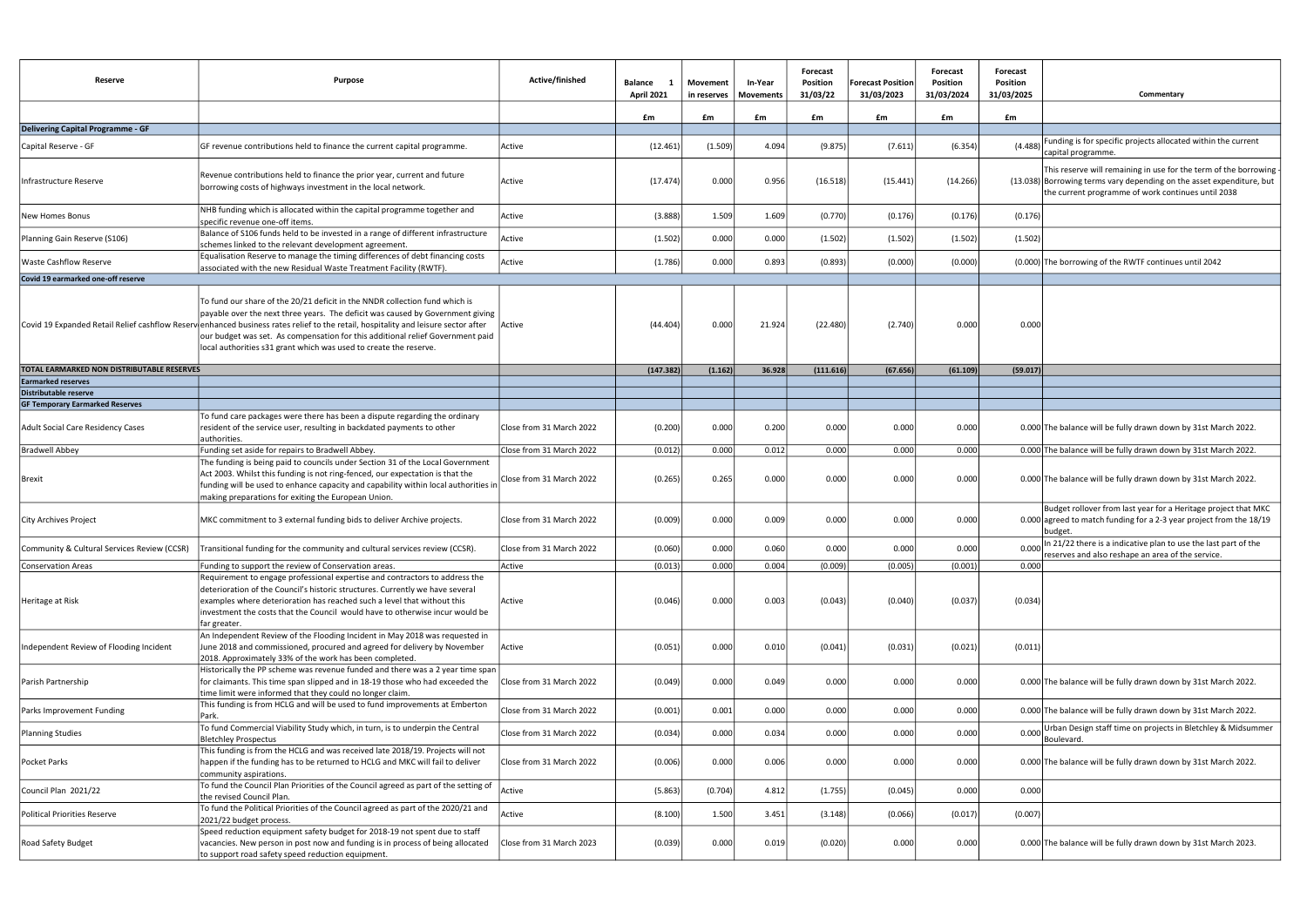| Reserve                                         | <b>Purpose</b>                                                                                                                                                                                                                                                                            | Active/finished          | <b>Balance</b><br>$\mathbf{1}$<br><b>April 2021</b> | Movement<br>in reserves | In-Year<br>Movements | Forecast<br>Position<br>31/03/22 | <b>Forecast Position</b><br>31/03/2023 | <b>Forecast</b><br>Position<br>31/03/2024 | Forecast<br><b>Position</b><br>31/03/2025 | Commentary                                                                                                                                                                                                                    |
|-------------------------------------------------|-------------------------------------------------------------------------------------------------------------------------------------------------------------------------------------------------------------------------------------------------------------------------------------------|--------------------------|-----------------------------------------------------|-------------------------|----------------------|----------------------------------|----------------------------------------|-------------------------------------------|-------------------------------------------|-------------------------------------------------------------------------------------------------------------------------------------------------------------------------------------------------------------------------------|
|                                                 |                                                                                                                                                                                                                                                                                           |                          | £m                                                  | £m                      | £m                   | £m                               | £m                                     | £m                                        | £m                                        |                                                                                                                                                                                                                               |
| Health & Safety reserve                         | This reserve was set aside to cover Health & Safety training                                                                                                                                                                                                                              | Close from 31 March 2023 | (0.030)                                             | 0.000                   | 0.000                | (0.030)                          | 0.000                                  | 0.000                                     |                                           | 0.000 The balance will be fully drawn down by 31st March 2023.                                                                                                                                                                |
| European City of Sport                          | To fund the European City of Sport project                                                                                                                                                                                                                                                | Close from 31 March 2022 | (0.075)                                             | 0.000                   | 0.075                | 0.000                            | 0.000                                  | 0.000                                     |                                           | 0.000 The balance will be fully drawn down by 31st March 2022.                                                                                                                                                                |
| <b>Bracknell House</b>                          | To fund one off funding for Bracknell House that has not be spent this year but is<br>needed next year for heating and ventilation work in the registrars offices                                                                                                                         | Close from 31 March 2022 | (0.009)                                             | 0.000                   | 0.009                | 0.000                            | 0.000                                  | 0.000                                     |                                           | 0.000 The balance will be fully drawn down by 31st March 2022.                                                                                                                                                                |
| <b>School Mobility Action Plan</b>              | To fund School Mobility Action Plan - 1% council tax increase                                                                                                                                                                                                                             | Close from 31 March 2023 | (0.022)                                             | 0.000                   | 0.000                | (0.022)                          | 0.000                                  | 0.000                                     |                                           | 0.000 The balance will be fully drawn down by 31st March 2023.                                                                                                                                                                |
| <b>Mobility Action Plan</b>                     | One off funding set aside to cover up front costs that would later be capitalised<br>once the capital project was formed.                                                                                                                                                                 | Active                   | (0.089)                                             | 0.000                   | 0.000                | (0.089)                          | (0.089)                                | (0.089)                                   | (0.089)                                   |                                                                                                                                                                                                                               |
| Hot spot litter pick                            | To target areas with litter that needs clearing to improve the environment                                                                                                                                                                                                                | Close from 31 March 2022 | (0.017)                                             | 0.000                   | 0.017                | 0.000                            | 0.000                                  | 0.000                                     |                                           | 0.000 The balance will be fully drawn down by 31st March 2022.                                                                                                                                                                |
| Tree management survey and strategy             | Tree works resulting from the programme of surveys covering MKC                                                                                                                                                                                                                           | Close from 31 March 2023 | (0.072)                                             | 0.000                   | 0.035                | (0.037)                          | 0.000                                  | 0.000                                     |                                           | 0.000 The balance will be fully drawn down by 31st March 2023.                                                                                                                                                                |
| Estate regeneration                             | To fund "Getting The Basics Right" in conjunction with Housing                                                                                                                                                                                                                            | Close from 31 March 2023 | (0.092)                                             | 0.000                   | 0.052                | (0.040)                          | 0.000                                  | 0.000                                     |                                           | 0.000 The balance will be fully drawn down by 31st March 2023.                                                                                                                                                                |
| Fly tipping                                     | To fund Fly tipping - 1% council tax increase - Getting the basics right                                                                                                                                                                                                                  | Close from 31 March 2023 | (0.027)                                             | 0.000                   | 0.013                | (0.014)                          | 0.000                                  | 0.000                                     |                                           | 0.000 The balance will be fully drawn down by 31st March 2023.                                                                                                                                                                |
| Illegal encampments                             | To fund one fte environmental officer for fixed term to support managing<br>unauthorised encampments                                                                                                                                                                                      | Active                   | (0.100)                                             | 0.000                   | 0.015                | (0.085)                          | (0.045)                                | 0.000                                     | 0.000                                     |                                                                                                                                                                                                                               |
| Project officer                                 | To fund Parks Trust project officer                                                                                                                                                                                                                                                       | Close from 31 March 2022 | (0.008)                                             | 0.000                   | 0.008                | 0.000                            | 0.000                                  | 0.000                                     |                                           | 0.000 The balance will be fully drawn down by 31st March 2022.                                                                                                                                                                |
| <b>Environmental Crime Enforcement officers</b> | To fund one environmental officer for fixed term                                                                                                                                                                                                                                          | Close from 31 March 2022 | (0.025)                                             | 0.000                   | 0.025                | 0.000                            | 0.000                                  | 0.000                                     |                                           | 0.000 The balance will be fully drawn down by 31st March 2022.                                                                                                                                                                |
| Period Poverty                                  | Reserve needed to ensure that member priorities are delivered during the three<br>year pilot programme.                                                                                                                                                                                   | Close from 31 March 2022 | (0.042)                                             | 0.000                   | 0.042                | 0.000                            | 0.000                                  | 0.000                                     |                                           | 0.000 The balance will be fully drawn down by 31st March 2022.                                                                                                                                                                |
| MK 3D App                                       | To fund the commissioning of the MK 3D app                                                                                                                                                                                                                                                | Active                   | (0.012)                                             | 0.000                   | 0.003                | (0.009)                          | (0.006)                                | (0.003)                                   | 0.000                                     |                                                                                                                                                                                                                               |
| <b>Children's Short Breaks Vouchers</b>         | To enable 50 % increase in short break vouchers for 2021/22.                                                                                                                                                                                                                              | Close from 31 March 2022 | (0.083)                                             | 0.000                   | 0.083                | 0.000                            | 0.000                                  | 0.000                                     |                                           | 0.000 The balance will be fully drawn down by 31st March 2022.                                                                                                                                                                |
| <b>E&amp;W Contamination reserve</b>            | One off funding to encourage residents to recycle better.                                                                                                                                                                                                                                 | Close from 31 March 2022 | (0.096)                                             | 0.000                   | 0.096                | 0.000                            | 0.000                                  | 0.000                                     |                                           | 0.000 The balance will be fully drawn down by 31st March 2022.                                                                                                                                                                |
| <b>Mobility Hub</b>                             | One off scheme to fund the development of the mobility hub in 21/22                                                                                                                                                                                                                       | Close from 31 March 2022 | (0.005)                                             | 0.000                   | 0.005                | 0.000                            | 0.000                                  | 0.000                                     |                                           | 0.000 The balance will be fully drawn down by 31st March 2022.                                                                                                                                                                |
| Neighbourhood Planning Support                  | To fund a project officer in planning to support the Planning Improvement Board<br>to drive improvements                                                                                                                                                                                  | Close from 31 March 2023 | (0.109)                                             | 0.000                   | 0.050                | (0.059)                          | 0.000                                  | 0.000                                     |                                           | 0.000 The balance will be fully drawn down by 31st March 2023.                                                                                                                                                                |
| Passenger Transport Studies and Projects        | To be used to move concessions pass renewals from current format to on-line                                                                                                                                                                                                               | Close from 31 March 2022 | (0.010)                                             | 0.000                   | 0.010                | 0.000                            | 0.000                                  | 0.000                                     |                                           | 0.000 The balance will be fully drawn down by 31st March 2022.                                                                                                                                                                |
| Resident Involvement                            | To commission a piece of work to support MKC to redevelop its resident<br>involvement framework in order to meet the forthcoming strengthened<br>regulatory requirements and to offer additional funding and support to<br>residents' associations once COVID restrictions start to ease. | Close from 31 March 2022 | (0.027)                                             | 0.000                   | 0.027                | 0.000                            | 0.000                                  | 0.000                                     |                                           | 0.000 The balance will be fully drawn down by 31st March 2022.                                                                                                                                                                |
| <b>Street Lighting Repairs</b>                  | To fund the backlog of repairs on streetlighting delayed due to Covid 19                                                                                                                                                                                                                  | Close from 31 March 2022 | (0.170)                                             | 0.000                   | 0.170                | 0.000                            | 0.000                                  | 0.000                                     |                                           | 0.000 The balance will be fully drawn down by 31st March 2022.                                                                                                                                                                |
| <b>Choice Based Lettings</b>                    | To fund the purchase of additional software to create a portal for tenants which<br>allows them to choose which homes they would like to be considered for.                                                                                                                               | Close from 31 March 2022 | (0.100)                                             | 0.100                   | 0.000                | 0.000                            | 0.100                                  | 0.100                                     | 0.100                                     | The service have focused on the development of the housing<br>allocations system, which we have delivered through our<br>existing housing system. The reserve has been released and<br>used to increase the Manpower reserve. |
| Womans Euro - Woughton On the Green             | To fund maintenance and upgrade of changing facilities at Woughton on the<br>Green for use during the Woman's Euro.                                                                                                                                                                       | Close from 31 March 2022 | (0.025)                                             | 0.000                   | 0.025                | 0.000                            | 0.000                                  | 0.000                                     |                                           | 0.000 The balance will be fully drawn down by 31st March 2022.                                                                                                                                                                |
| Women's Euro                                    | To fund the additional costs of the Women's euro partly due to the increased<br>popularity of the sport since the bid was placed and also following a more<br>detailed assessment of the detailed costs                                                                                   | Close from 31 March 2023 | (0.075)                                             | 0.000                   | 0.035                | (0.040)                          | 0.000                                  | 0.000                                     |                                           | 0.000 The balance will be fully drawn down by 31st March 2023.                                                                                                                                                                |
| <b>TOTAL DISTRIBUTABLE RESERVES</b>             |                                                                                                                                                                                                                                                                                           |                          | (16.065)                                            | 1.162                   | 9.463                | (5.440)                          | (0.227)                                | (0.068)                                   | (0.041)                                   |                                                                                                                                                                                                                               |
| <b>Total General Fund Reserves</b>              |                                                                                                                                                                                                                                                                                           |                          | (193.860)                                           | 0.000                   | 48.601               | (145.259)                        | (96.086)                               | (89.380)                                  | (87.261)                                  |                                                                                                                                                                                                                               |
| <b>HRA Reserves</b>                             |                                                                                                                                                                                                                                                                                           |                          |                                                     |                         |                      |                                  |                                        |                                           |                                           |                                                                                                                                                                                                                               |
| <b>HRA Working Balance</b>                      |                                                                                                                                                                                                                                                                                           |                          |                                                     |                         |                      |                                  |                                        |                                           |                                           |                                                                                                                                                                                                                               |
| <b>HRA Balance</b>                              | Statutory Reserve to hold sufficient revenue funds to meet unexpected or<br>unplanned expenditure or shortfalls to income not allowed for within the<br>Councils landlord function.                                                                                                       | Active                   | (7.259)                                             | 0.000                   | 0.000                | (7.259)                          | (7.259)                                | (7.259)                                   | (7.259)                                   |                                                                                                                                                                                                                               |
| Delivering Capital Programme - HRA              |                                                                                                                                                                                                                                                                                           |                          |                                                     |                         |                      |                                  |                                        |                                           |                                           |                                                                                                                                                                                                                               |